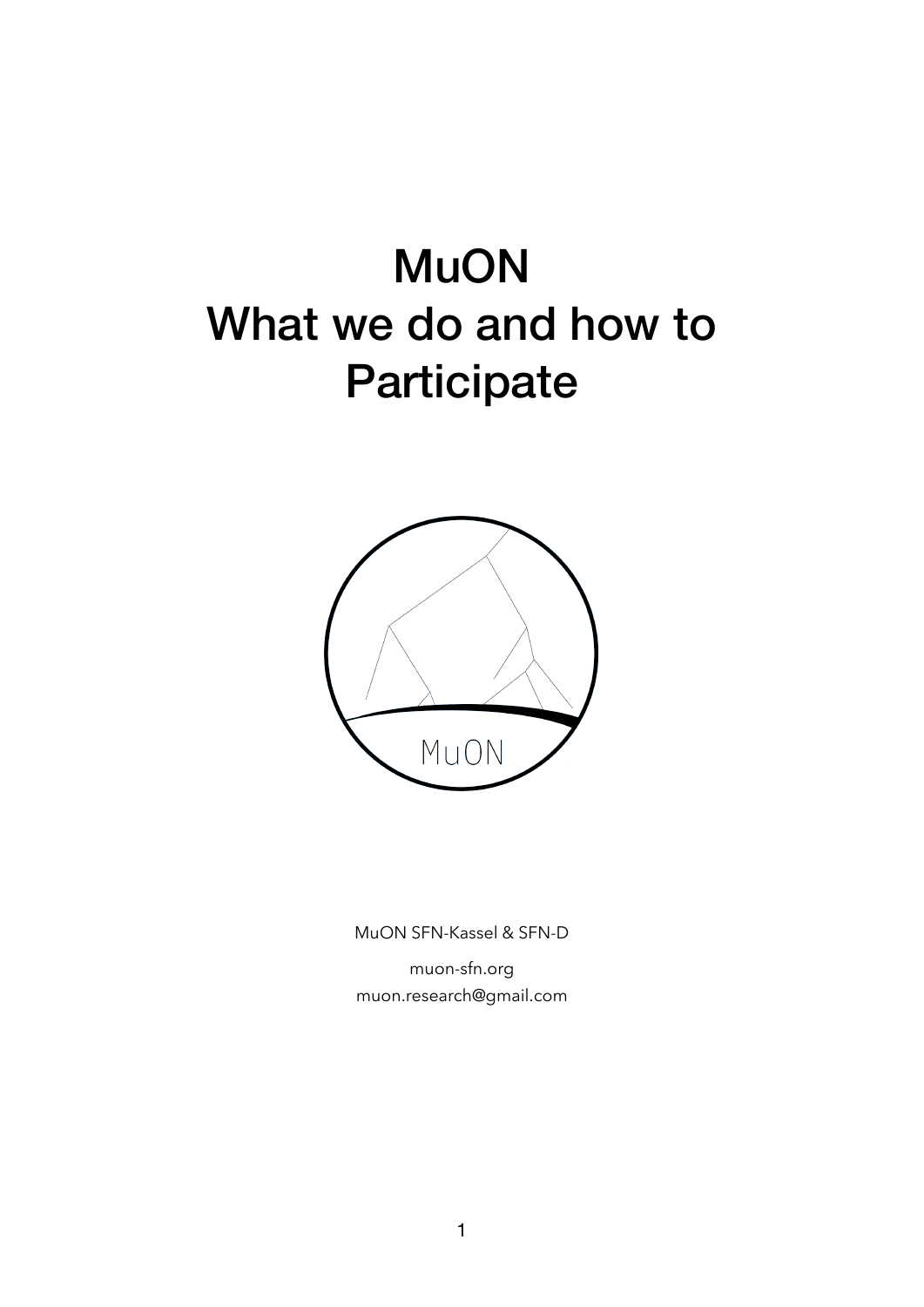## What we do

The MuON research-programme aims to investigate the properties of cosmic muons over an extended amount of time to be able to better understand how these particles are produced and how they are influenced by other factors. Muons are subatomic particles and are mostly found in the secondary cosmic radiation, where they are a product of other particles from the primary cosmic radiation colliding with the atoms of the atmosphere. Sources of primary cosmic radiation are, for instance, the sun and other parts of the galaxy. Investigating the correlations between muon flux and cosmic events such as coronal mass ejections (CMEs) will enable researchers to e.g. further understand space-weather, which plays an important role in space flight and astro-particle physics.

Our plan to achieve this goal is to establish a network of measuring stations across the globe by having our detectors placed in different locations by any partner that wishes to support us.

With the detectors we measure the counts and energy of muons reaching earth's surface and with an upcoming version we will also be able to determine their trajectory.

The data we get this way will be analysed to evaluate an overall average of mentioned properties as well as to find patterns in the behaviour of muon appearance regarding time, location, or other possible influences like solar activity.

We plan to make the results of our analysis publicly accessible in various forms on our website [\(http://muon-sfn.org](http://muon-sfn.org)) to create a basis for others to extend their research about muons more effectively using this first-of-its-kind detector network.

## How you can join

As partners for our project, we are looking for anyone who is willing to participate in the investigation of cosmic muons, as the first goal is to set them up in as many different locations as possible. We are especially looking forward to working with larger institutions or fellow keen researchers, but we also like to work with any hobbyist or school that wants to contribute to our efforts. A project member will have to satisfy the small number of requirements for our detectors, which are explained below, but are easy to fulfill. We are currently planing on a system that allows every member to download all the raw and unprocessed data that is generated by the detector in their location, so they can do whatever they like with it, for example, teach students how to work with big amounts of raw data and they can learn how to process them by themselves.

## Setup and Requirements

The detectors themselves are small in dimension and can thus easily be set up in terms of space. The main requirements are a constant source of power as well as a stable internet connection (preferably Ethernet, but wireless is possible as well).